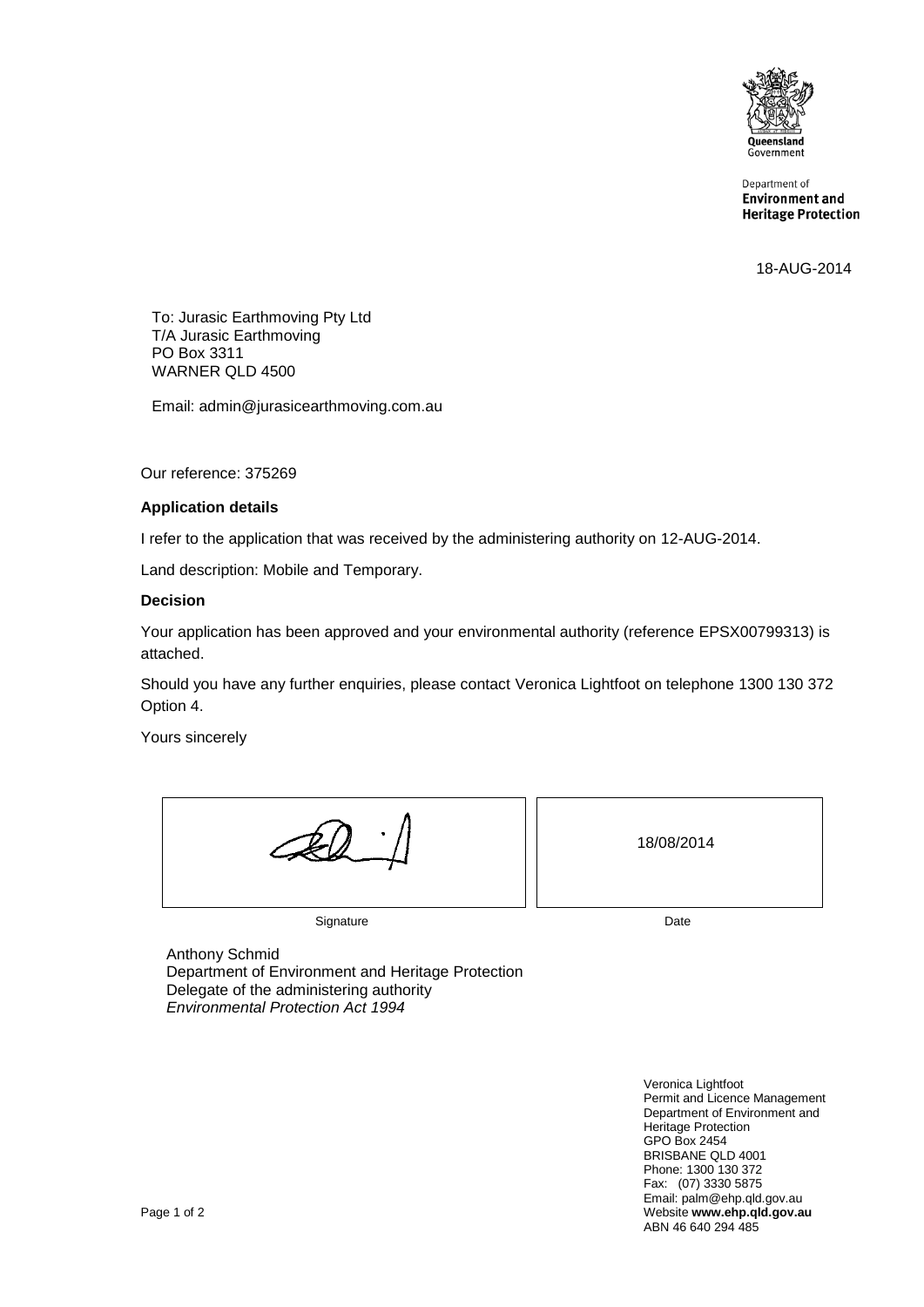#### **Enclosed**

Permit - environmental authority (reference EPSX00799313)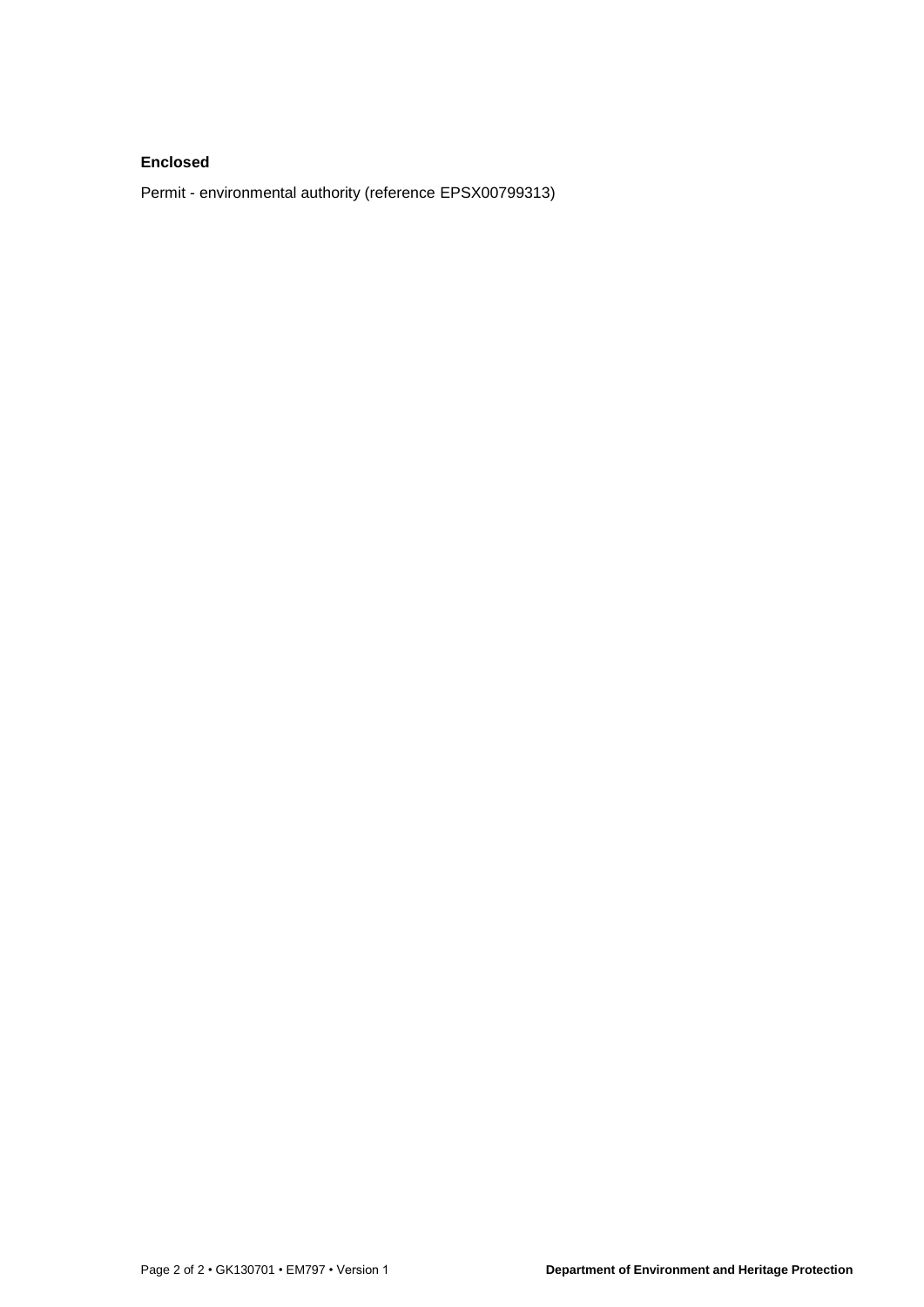## **Department of Environment and Heritage Protection**

# **Permit**<sup>1</sup>

*Environmental Protection Act 1994*

### **Environmental authority**

*This environmental authority is issued by the administering authority under Chapter 5 of the* Environmental Protection Act 1994.

#### **Permit<sup>1</sup> number: EPSX00799313**

#### **Environmental authority takes effect on 18-AUG-2014.**

The anniversary date of this environmental authority remains  $7<sup>th</sup>$  October. An annual return and the payment of the annual fee will be due each year on this day.

#### **Environmental authority holder**

| <b>Name</b>                 | <b>Registered address</b> |
|-----------------------------|---------------------------|
| Jurasic Earthmoving Pty Ltd | 356 Samsonvale Road       |
| T/A Jurasic Earthmoving     | JOYNER QLD 4500           |

#### **Environmentally relevant activity and location details**

| <b>Environmentally relevant activities</b>        | Location                                  |
|---------------------------------------------------|-------------------------------------------|
| 57-(1) Regulated waste transport - tyres          | Various locations throughout the State of |
| 57-(2a) Regulated waste transport 1 to 5 vehicles | Queensland                                |

#### **Additional information for applicants**

Environmentally relevant activities

The description of any environmentally relevant activity (ERA) for which an environmental authority is issued is a restatement of the ERA as defined by legislation at the time the approval is issued. Where there is any inconsistency between that description of an ERA and the conditions stated by an environmental authority as to the scale, intensity or manner of carrying out an ERA, then the conditions prevail to the extent of the inconsistency.

An environmental authority authorises the carrying out of an ERA and does not authorise any environmental harm unless a condition stated by the authority specifically authorises environmental harm.

A person carrying out an ERA must also be a registered suitable operator under the *Environmental Protection Act 1994* (EP Act).

Contaminated land

\_\_\_\_\_\_\_\_\_\_\_\_\_\_\_\_\_\_\_\_\_\_\_\_\_\_\_\_

 $<sup>1</sup>$  Permit includes licences, approvals, permits, authorisations, certificates, sanctions or equivalent/similar as required by legislation</sup>